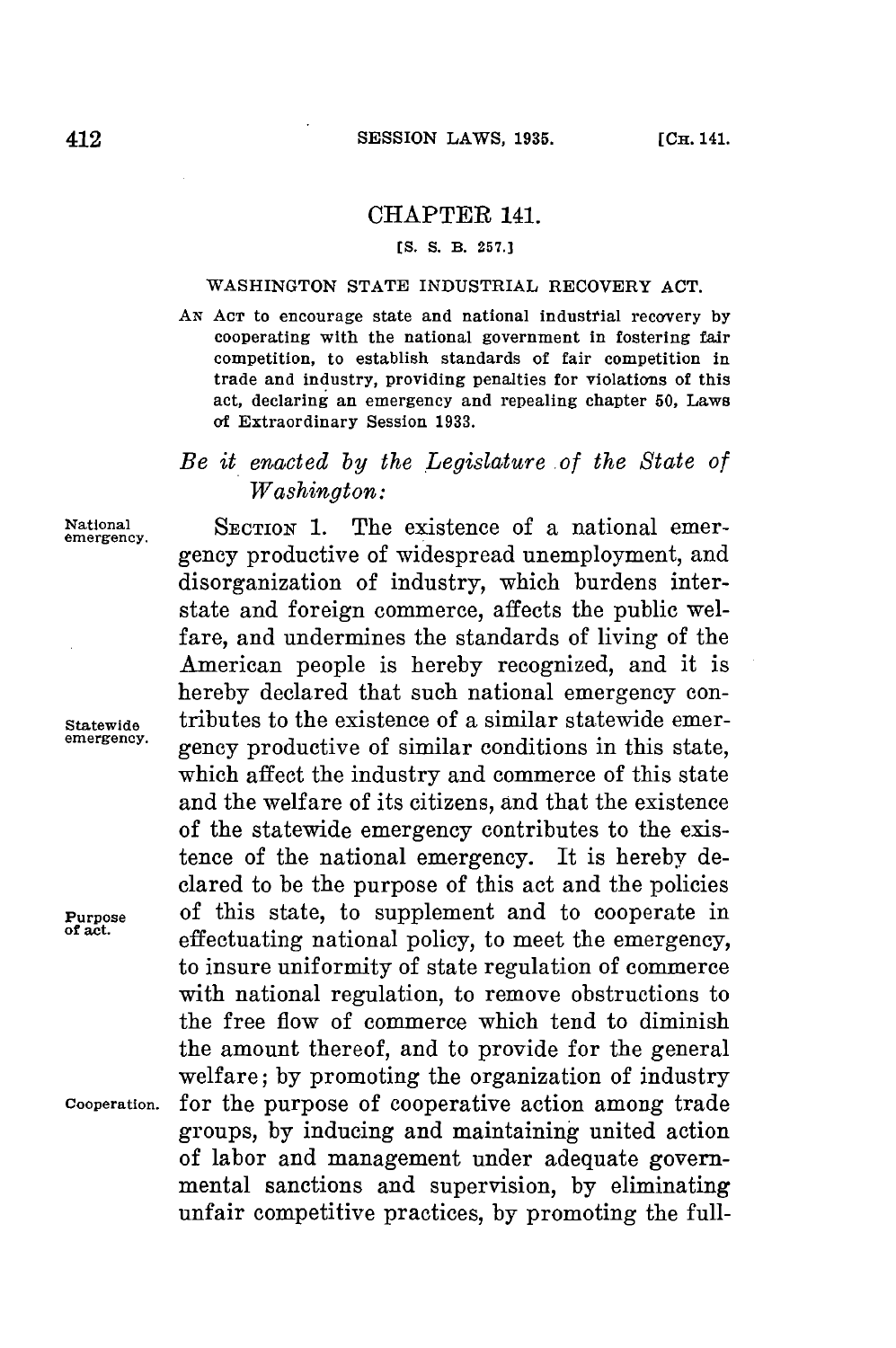est possible utilization of the present productive capacity of industries, **by** avoiding undue restriction of production (except as may be temporarily required), by increasing the consumption of industrial Increasing purchasing and agricultural products **by** increasing purchasing **power.** power, **by** reducing and relieving unemployment, **by** improving standards of labor, and otherwise rehabilitating industry and conserving natural resources. The foregoing policies shall be the stan- **Standards** dards for, and limitations upon the exercise by the tations. governor of powers provided for in the subsequent sections of this act.

**SEc.** 2. National codes of fair competition, agree- **National** ments, orders, rules and regulations now in effect for trades or industries or sub-divisions thereof are presumed to effectuate the policy and requirements of this act, and shall be effective as state codes and **State codes.** as standards of fair competition for such trades or industries or sub-divisions thereof in all transactions within the State of Washington with the same force and effect as if applied for and approved pursuant to section **3** hereof, and any violation of such **violation.** standards shall be deemed an unfair method of competition and a violation of this act.

**SEC. 3.** (a) Upon application to the governor **Governor's** by one or more trade or industrial associations or of codes. groups, the governor shall approve a code or codes of fair competition **for** the trade or industry, or subdivision thereof, represented **by** the applicant or applicants, if the governor, after such hearing as he may.deem necessary, finds: **(1)** That such associations or groups impose no inequitable restriction on **Norestric**admission to membership therein, and are truly membership. representative of such trades or industries or subdivisions thereof, and (2) that such codes are not designed to promote monopolies or to eliminate or **Monopolies.** oppress small enterprises and will not operate to discriminate against them, and will tend to effectu-

**codes.**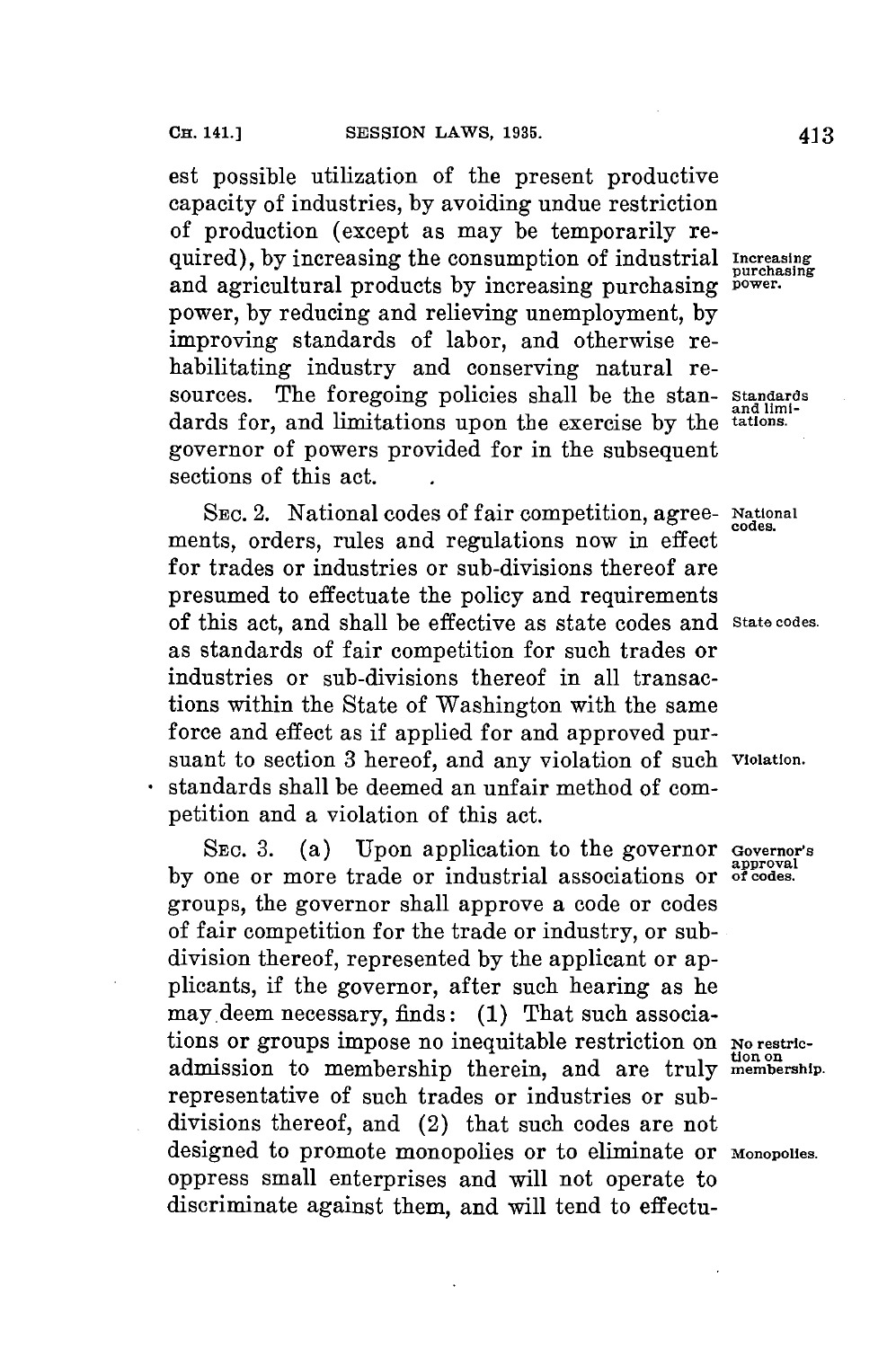ate the policy of this act: *Provided,* That such code or codes shall not permit monopolies or monopolistic practices: *And provided further,* That where such code or codes affect the services and welfare of persons engaged in other steps of the economic process, nothing in this section shall deprive such persons of **Right of a** nothing in this section shall deprive such persons of **hearing.** the right to be heard prior to approval of such code or codes: *And provided further,* That such code, In conform- or codes, except as to administrative provisions, con-<br> **In conformational** forms to the corresponding national code of fair **national** forms to the corresponding national code of fair **code.** competition or agreement adopted as provided in sections 2 and **6** of this act upon all matters which are the subject of provisions of such national code or agreement, and that the administrative provisions do not provide for any agency duplicating. overlapping or conflicting with any provided for in such national code or agreement, and that no provision is contained therein for assessing costs of code administration on members of the trade or industry or subdivision thereof if assessment of costs of code administration is provided for in such national code Governor or agreement. The governor may as a condition of may impose **may** impose **other** his approval of any code impose such other condi- **conditions.** tions (including requirements for the making of reports and the keeping of accounts), for the protection of consumers, competitors, employees, and others, and in furtherance of the public interest, and shall provide such exceptions to and exemptions from the provisions of such code as he finds necessary to effectuate the policy and requirements herein declared: *Provided,* That where there is a cor-Governor responding national code adopted as provided in may provide may provide<br>exceptions sections 2 and 6 of this act he shall impose conditions<br>exemptions. and provide exceptions and exemptions to maintain **exemptions.** and provide exceptions and exemptions to maintain the conformity of such code and of his approval thereof with corresponding conditions, exceptions and exemptions in and under such corresponding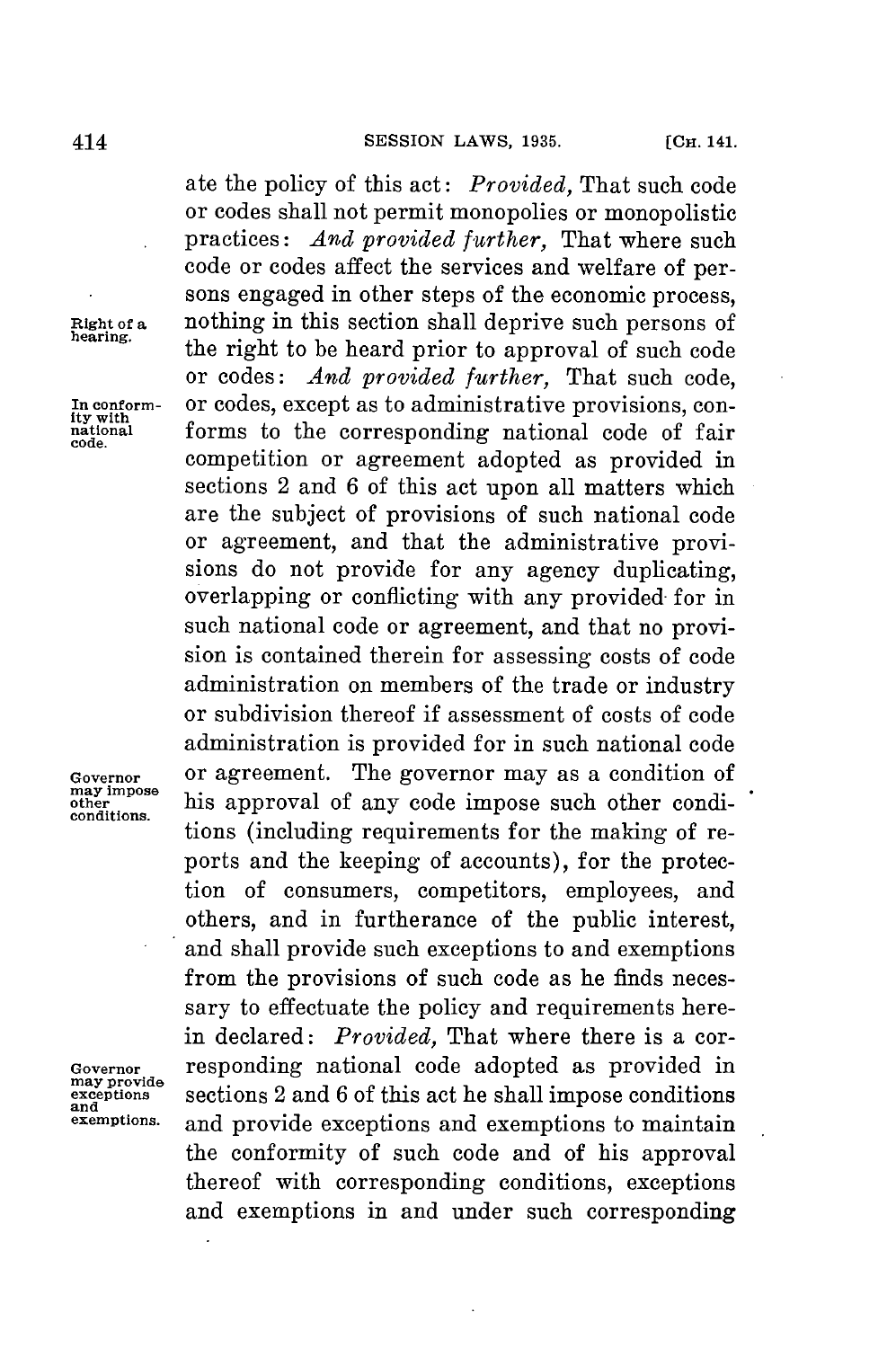national code and the order of approval thereof respectively, so adopted.

(b) Every code of fair competition approved **Code of**  $\frac{1}{\text{fair compe}}$ . by the governor under the provisions of this act tition, conshall contain the following conditions: **(1)** That employees shall have the right to organize and bargain collectively through representatives of their own choosing, and shall be free from the interference, restraint, or coercion of employers of labor, or their agents, in the designation of such representatives or in self-organization or in other concerted activities for the purpose of collective bargaining or other mutual aid or protection; (2) that no employee, and no one seeking employment, shall be required as a condition of employment to join any company union or to refrain from joining, organizing, or assisting a labor organization of his own choosing; **(3)** that employers shall comply with the maximum hours of labor, minimum rates of pay, and other conditions of employment approved or prescribed **by** the governor.

**(c)** Every such code shall further specify and **Prohibition** prohibit any unfair methods of competition, unjust, unreasonable, improper, insufficient, inefficient, or inadequate method or methods of carrying on said trade or industry, and any practices which will tend to demoralize trade or industry, oppress or prejudice employees, increase unemployment, lower standards of labor, obstruct or impede the rehabilitation of industry or in any other manner tend to defeat the carrying out of the declared purposes of this act.

**(d)** The governor shall prescribe such orders, **Governor** rules and regulations as he finds necessary to carry **rules and** out the purposes and provisions of this act, and to maintain conformity of such codes to the corresponding national codes and agreements adopted as provided in sections 2 and **6** of this act, and any vio-

**to prescribe**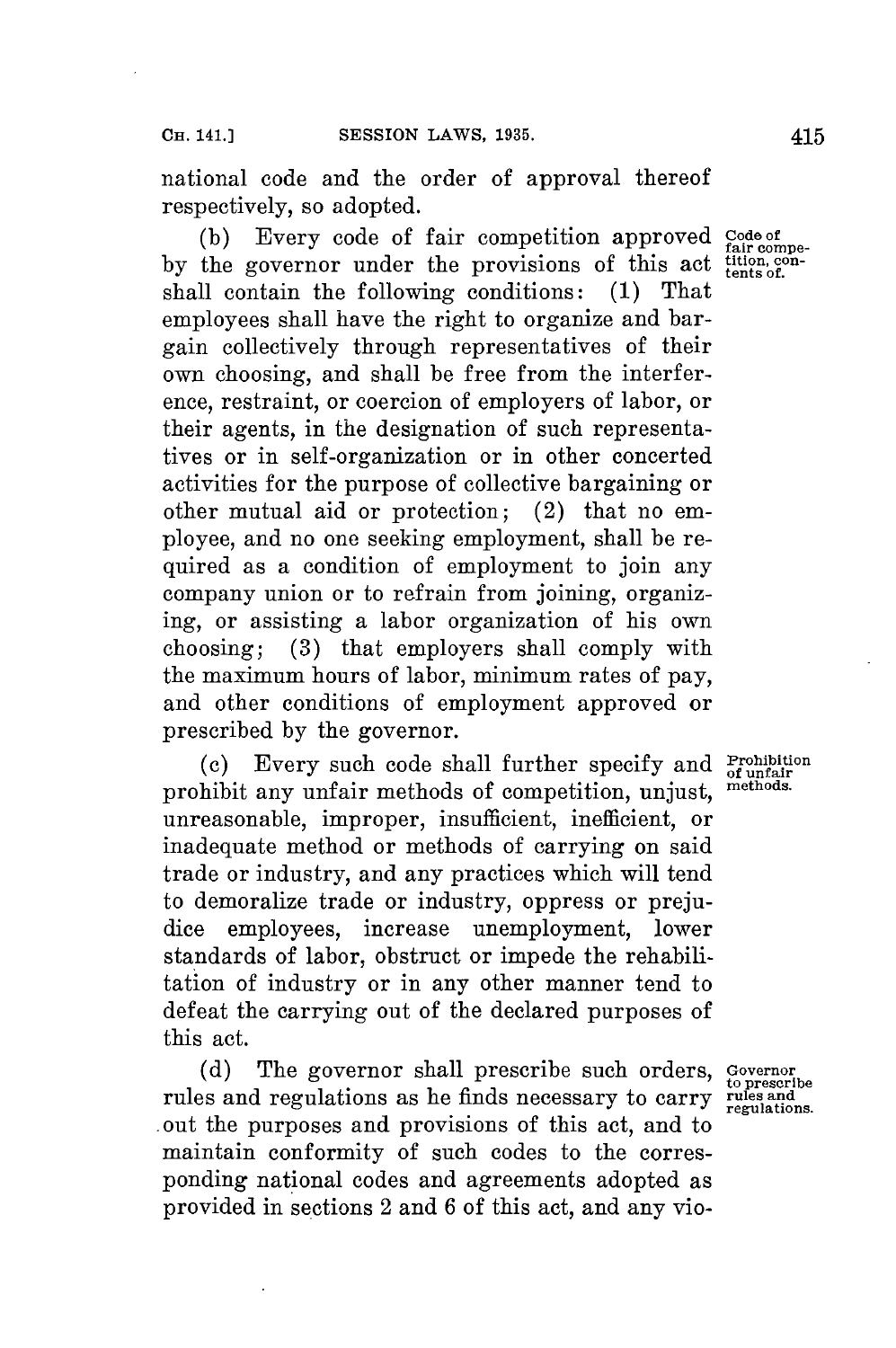lation of such order, rule or regulation shall be a violation of this act.

Governor<br>
or may cancel (e) The governor may from time to time, after<br>
<u>or modity</u>. such hearing as he may deem necessary, cancel or modify any code, order, approval, rule or regulation approved or issued **by** him to effectuate the policy herein declared or to maintain conformity to the corresponding national code, agreement, order, approval, rule or regulation, and to national legislation designed to effectuate policies corresponding to those set forth in section **1** of this act, and such code of fair competition approved **by** the governor shall contain an express provision to this effect, in lieu of any similar corresponding provisions in the corresponding national code, if any.

**(f)** When any existing national code of fair competition or agreement shall have been amended, or any additional national code shall have become effective in accordance with the provisions of any national legislation, the governor shall within twenty (20) days after filing with him of an application for adoption of same, after such hearing as he may deem necessary, approve said code, agreement or amendment **by** order based upon findings that such application and code, agreement or amendment conform to the requirements of subdivisions (a), **(b),** and **(c)** of this section, or shall upon his **Suspension.** own motion or upon petition of any person affected **by** such code, agreement or amendment, suspend the effective date thereof pending hearing. **If** said code, agreement or amendment be so suspended the governor shall enter upon a hearing concerning said code, agreement or amendment, and upon conclusion of such hearing shall make findings of fact and enter an order based thereon approving or rejecting, in whole or in part, said code, agreement or amend-**Code** ment. Said code, agreement or amendment shall be- **effective when.** come effective upon approval **by** the governor: *Pro-*

Approval<br>by<br>governor.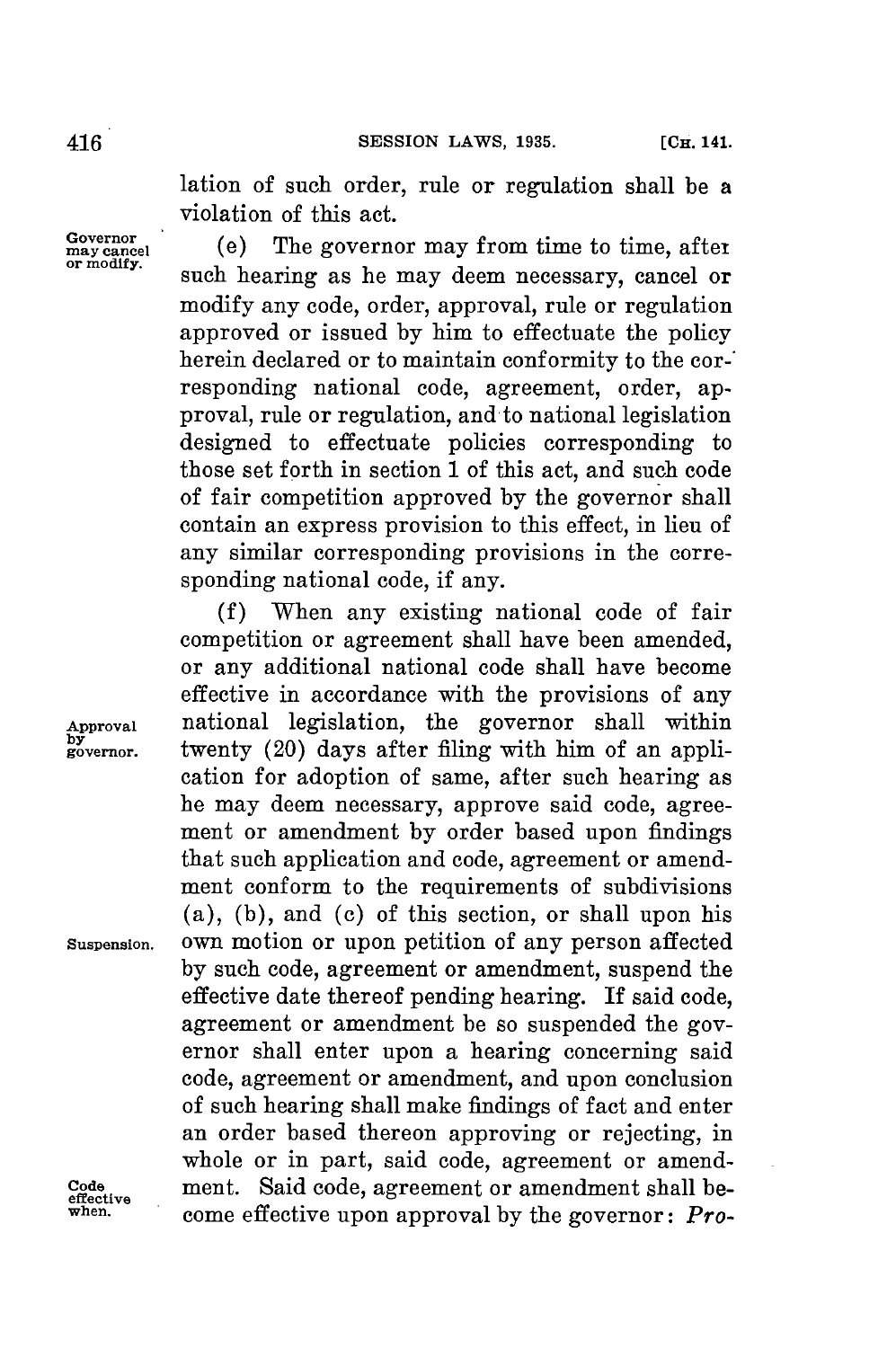*vided, however,* That if said code or amendment is suspended the findings and order herein provided to be made shall be entered within thirty **(30)** days **Thirty days.** from the date of suspension thereof.

**(g)** Hearings provided in this act may be con- **Hearings: conduction** ducted **by** the governor personally or **by** his repre- **of.** sentative or any agency appointed or designated **by** him for that purpose. Any representative of the governor conducting a hearing in any proceeding shall, upon conclusion thereof, submit to the governor proposed findings of fact and order to be entered in such proceeding, together with the exhibits and a transcript of the testimony received at such hearing: *Provided, however,* That the governor may, in lieu of a transcript, direct that an abstract of testimony be submitted, such abstract to be certified **by** such representative as a full, true and correct abstract of such testimony. The governor is authorized thereupon to adopt or reject, in whole or in part, said proposed findings of fact and order and to make such findings of fact and order, based upon the testimony and exhibits received at said hearing, as he may deem just and proper in the premises to carry out the declared purposes of this act.

(h) After the governor shall have approved any code or amendment or part thereof or shall have prescribed any order, rule or regulation as herein provided, the same shall be filed with the director of labor and industries, and the provisions thereof shall **labor and** be the standards of fair competition for such trade or industry or subdivision thereof in all transactions within the State of Washington, and any violation of such standards shall be deemed an unfair method **Violation.** of competition and a violation of this act.

**SEc.** 4. Every code, rule, order or regulation, approved, issued or promulgated by the governor  $\mathbf{M}_{\text{day be}}$ under the provisions of this act may be reviewed as **reviewed** provided in the laws of this state governing writs **petition. -14**

Code or<br>amendment<br>filed with<br>director of<br>labor and **industries.**

**upon**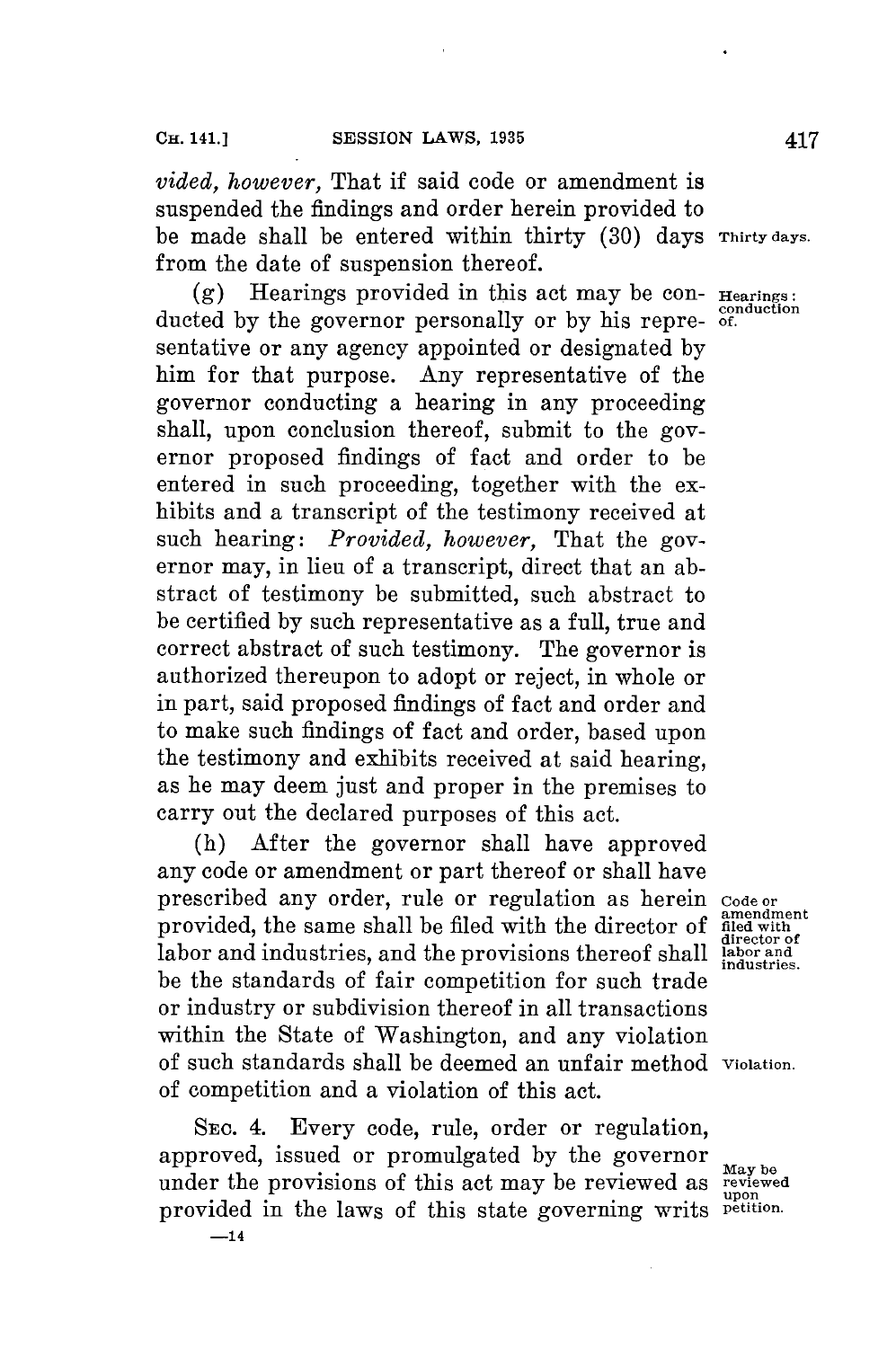of review upon petition filed **by** any person, (including, but without limitation, any code authority or its authorized representative) in the superior court for Ten days Thurston county within ten days after said code, rule, order or regulation shall have been filed with the director of labor and industries.

**SEc. 5.** Any code authority, or its duly authorized representative, administering a national code of fair competition effective under this act as a state **ministration** code shall have powers and duties **for** the administration of such code corresponding to the powers and duties vested in it as a code authority for the administration of a national code. When a state code, or a national code effective as a state code, contains Levy of provisions for the levy of assessments upon members of the trade or industry of subdivisions thereof, to support the administration of said code and such levy has been duly approved pursuant to the provisions of the applicable code, orders, rules and regulations, the code authority, or its representative, administering such code is empowered to levy such assessment against all members of such trade or industry or subdivision thereof engaged in business, whether interstate or intrastate, within the State of **Collection** Washington and to institute actions for the collec**of.** tion thereof in its own name in the courts of this state having jurisdiction over the amount involved: *Provided, however,* That no person who shall have paid any assessment levied under the provisions of **Liability.** a national code adopted as a state code, or who shall have been duly exempted from such payment, shall be liable for the same assessment **by** reason of such adoption.

SEc. **6.** Agreements, as hereinafter defined and adopted as herein provided are presumed to effectuate the policies declared in section **1** of this act and Effective as also standards of shall be effective as the standards of fair competi-<br> **fair compe-**<br> **tion** for the persons, organizations, or groups,

Powers and<br>duties for ad-<br>ministration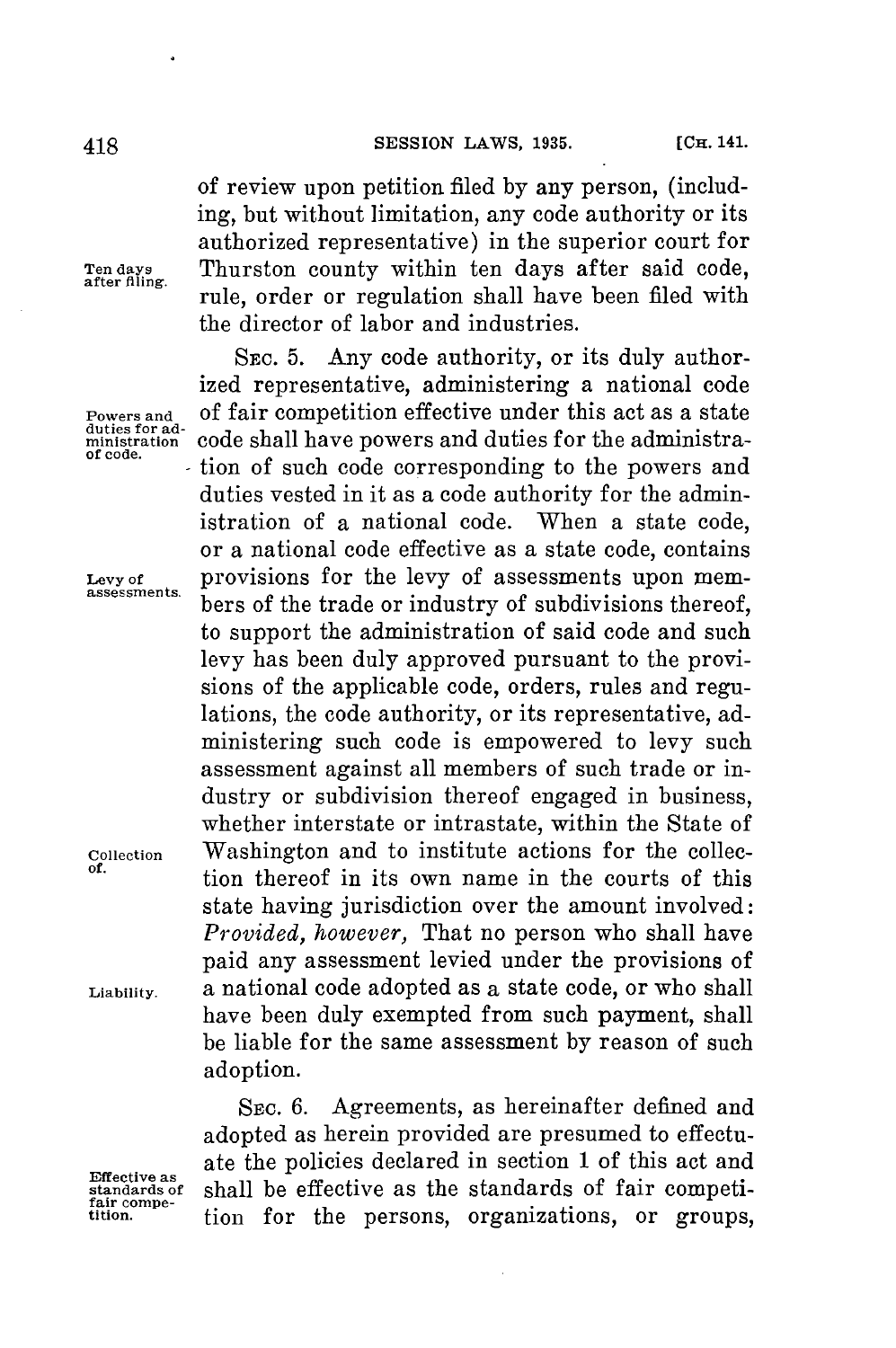parties thereto in all transactions within the State of Washington, and any violation of any such standards shall be deemed an unfair method of competi- **Violation.** tion and a violation of this act.

SEc. **7.** (a) Any person who shall violate any national code of fair competition adopted as herein **violation.** provided or any provision of this act shall upon conviction thereof be subject to a fine of not more than five hundred **(\$500.00)** dollars for each offense, and **Penalty.** each day such violation continues shall be deemed a separate offense. **A** judgment of conviction or acquittal on the merits under the laws of the United States shall be a bar to any prosecution hereunder for the same act or acts. Acquittal on the ground that the defendant was not engaged in a transaction subject to federal regulation shall not be deemed an acquittal on the merits for the purpose of this section.

**(b)** Any person whose interest may be affected, including, but without limitation, any code authority or its duly authorized representative, the attorney- **Attorney** general or any prosecuting attorney of the state, **prosecuting** may institute a suit to prevent and restrain any violation of this act. The superior courts of this state shall have jurisdiction of such suits.

**(c)** It shall be the duty of the attorney general and also of the several prosecuting attorneys of this state to enforce this act by proceedings as herein **Enforcement** provided for, to be brought in the name of the state: *Provided, however,* That nothing herein contained shall be construed as abridging the right of any person to institute any suit or action under the provisions of subdivision **(b)** of this section.

**SEc. 8.** Any employer subject to the provisions of any code of fair competition or agreement who pays an employee wages at a rate below the minimum provided **for** therein shall be liable to pay and **Liability of** shall pay to any such employee the difference be-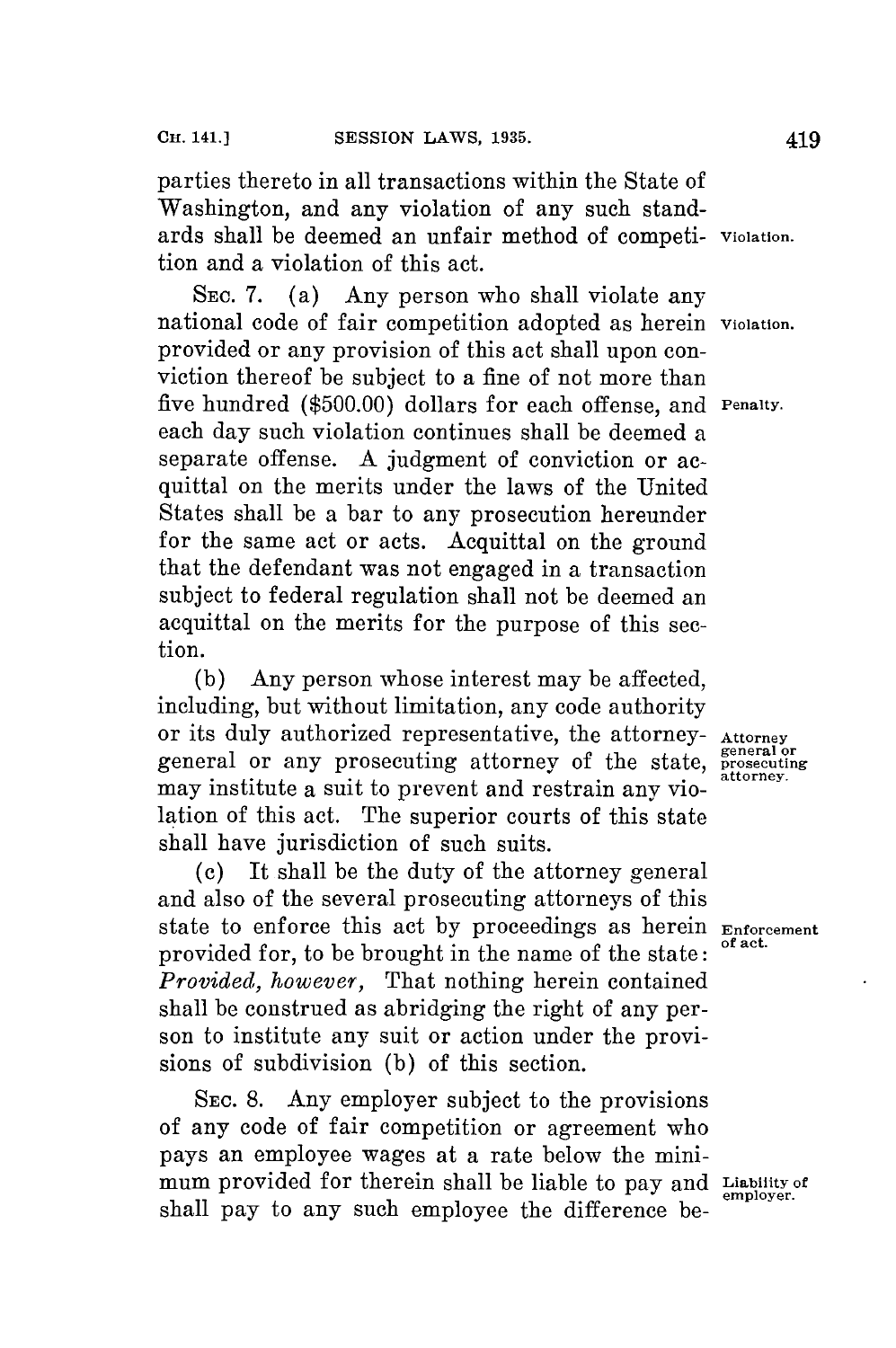tween the wages actually received **by** such employee and those to which such employee would have been entitled if paid at the minimum rate provided for **by** such code or agreement, and such employee may bring an action to recover such sum. In any such **Payments.** action the employer shall be liable to pay and shall pay in addition to the costs now allowed **by** law reasonable attorney fees to be set **by** the court together with a per diem allowance to plaintiff for attendance in court equal to the daily rate of wage found due such employee.

**SEC. 9.** Any copy of a national code of fair competition, any amendment thereof or any order, rule or regulation relating thereto, and any agreement Copy admis-<br>
sible in evidence. **Copy admis-**<br> **Copy admis-**<br> **Copy admis-**<br> **Copy admis-**<br> **Copy admis-**<br> **Copy admis-**<br> **Copy admis-**<br> **Copy admis-**<br> **Copy admis-**<br> **Copy admis-**<br> **Copy admis-**<br> **Copy admis-**<br> **Copy admi sible in** Pitn ahntn **evidence.** ernment Printing Office, Washington, **D. C.,** or of the state printer, shall be admissible in evidence in the courts of this state, without certification or exemplification of any kind, as prima facie evidence of the contents of the original.

**SEC. 10.** To effectuate the policy and requirements of this act, the governor is hereby authorized, with the consent of the national government to **Utilize** utilize such national agencies, officials and employees **national** and to consent to the utilization of such state and local officers and employees **by** the president and agencies of the United States as the governor may deem necessary for the administration of national codes of fair competition and agreements insofar as they are effective in this state under this act.

**SEC. 11.** (a) In furtherance of the purposes of this act all invitations to bidders hereafter made **by** this state, any political subdivision thereof, or any municipal corporation, **by** any institution, agency, or department of any of them, shall contain a provision **Certified** to the effect that no bid shall be considered unless it **bids.** is accompanied **by** a certificate, duly executed **by** the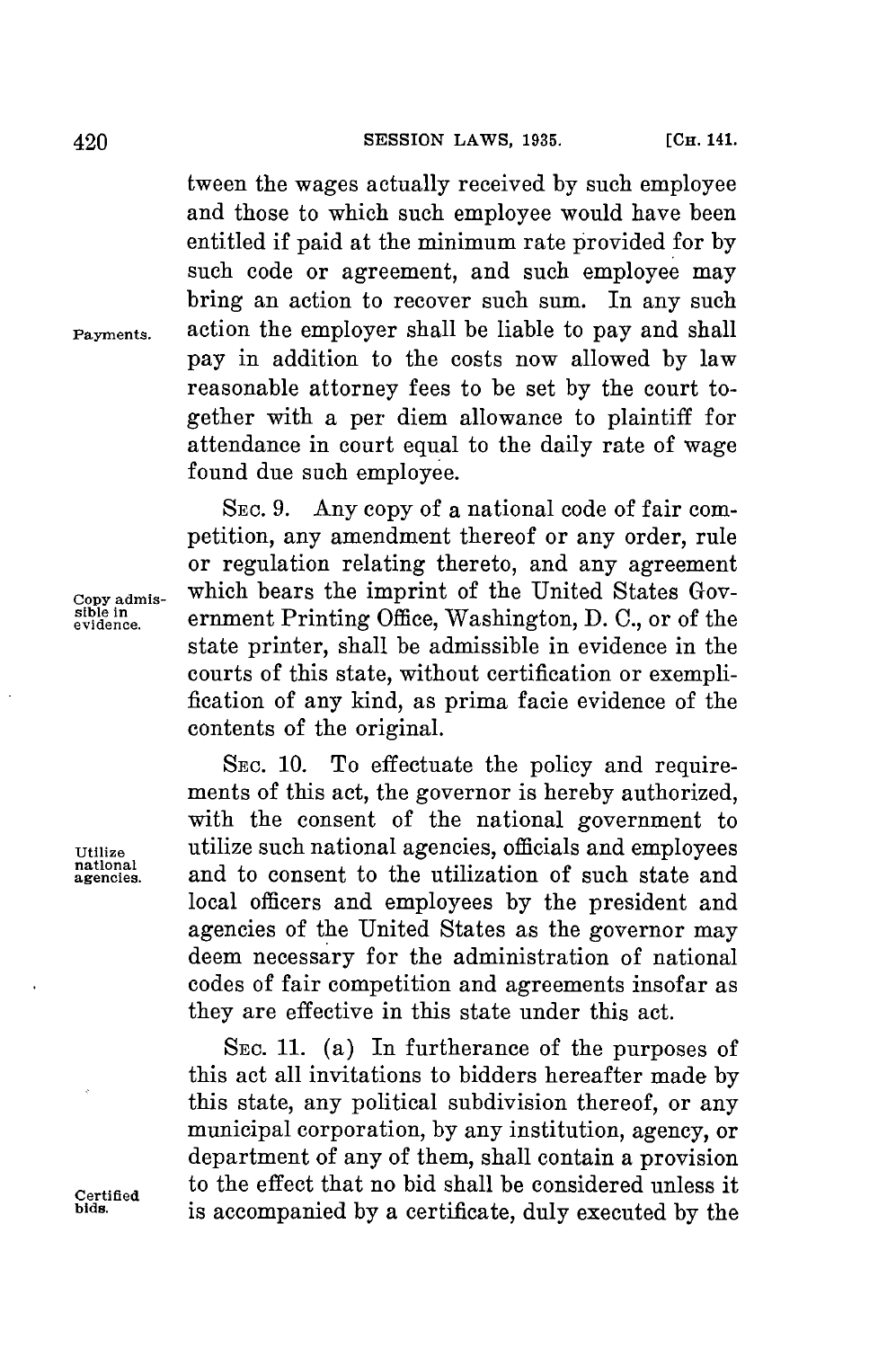bidder, stating that the bidder is complying with and will continue to comply with each approved code of fair competition to which he is subject, or, if he is engaged in any trade or industry for which there is no such code, stating that as to such trade or industry he has become a party to and is complying with and will continue to comply with an agreement as hereinafter defined. **All** contracts and purchase **contracts** orders authorized by this state or any political sub- and purchase division thereof, or any municipal corporation, or **by** any department, agency or institution of any of them, shall contain a provision to the effect that the party awarded any such contract or purchase order shall comply with each approved code of fair competition to which he is subject and if engaged in a trade or industry for which there is no such code, then as to such trade or industry, with an agreement as aforesaid, and a provision to the effect that such party, in the fulfillment of such contracts or purchase orders, shall require certificates that all articles, materials, services and supplies used therein have been mined, produced, manufactured or supplied in full compliance with the applicable codes of fair competition or with an agreement as aforesaid.

**(b) Any** person who shall make or procure or cause to be made or procured any false certificate in False certificates. this section provided to be made or procured shall be guilty of a violation of this act, and in event of any such false certificate **by** any such person, any **Violation.** contract, subcontract or purchase order to which he is party, in connection with which such false certificate is made or procured, shall be cancelled **by** the other party thereto.

**SEC.** 12. This act shall not apply to agricultural, **Exceptions.** horticultural or viticultural industries, or any parts or subdivisions thereof: *Provided,* That any such industry or subdivision thereof may upon the approval of 65% of the volume of business and  $51\%$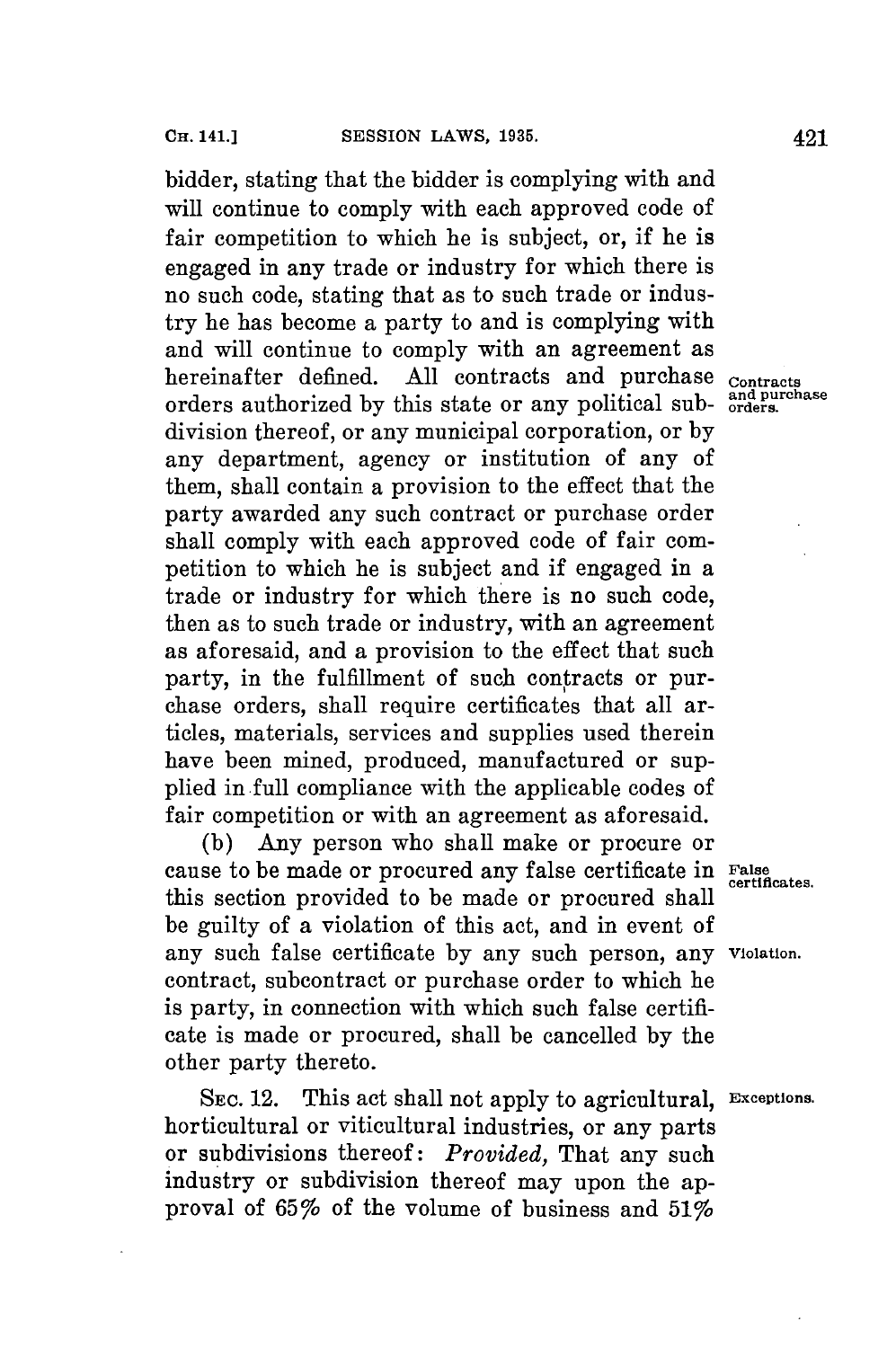**of** the persons, firms or corporations engaged in such industry or subdivision thereof make application to the governor for a code of fair competition as provided in this act: *Provided,* That the provisions of this section shall not apply to the owner or operator of any motor vehicle operated for hire, or to the livestock, or meat packing industries, or to the **Does not** oyster industry: *Provided, further,* That this act shall not be construed to modify, repeal, amend, or **adjustment** effect [affect] any of the provisions of the Wash- **act.** ington agricultural adjustment act.

**affect Wash-**

**ington** agricultural

**In effect SEc. 13.** This act shall remain in effect until and **until.** including June **30, 1937.**

**Defining: SEC.** 14. As used in this act: The term "na- **"national code of fair** tional code of fair competition" means a code of fair **competition."** competition which has been or may be approved, issued or prescribed **by** the president of the United States or **by** any national agency duly authorized **for** that purpose, as the standards of fair competition for any trade, industry, or subdivision thereof, if such code meets the requirements set forth in the clauses numbered **(1)** and (2) of subdivisions (a) and the clauses numbered **(1),** (2), and **(3)** of subdivision **(b)** and subdivision **(c)** of section **3** of this act, and said term includes any limited code of fair competition so approved, issued or prescribed.

**"Agree-** The word "agreement" means any agreement **ment"** which the president of the United States, or any national agency duly authorized for the purpose, has entered into with, or approved between and among, persons engaged in a trade or industry, labor organizations and trade or industrial organizations, or groups, relating to any trade or industry, to aid in effectuating the policy of this act, if such agreement meets the requirements set forth in clauses numbered **(1),** (2) and **(3)** of subdivision **(b)** and subdivision (c) of section **3** of this act.